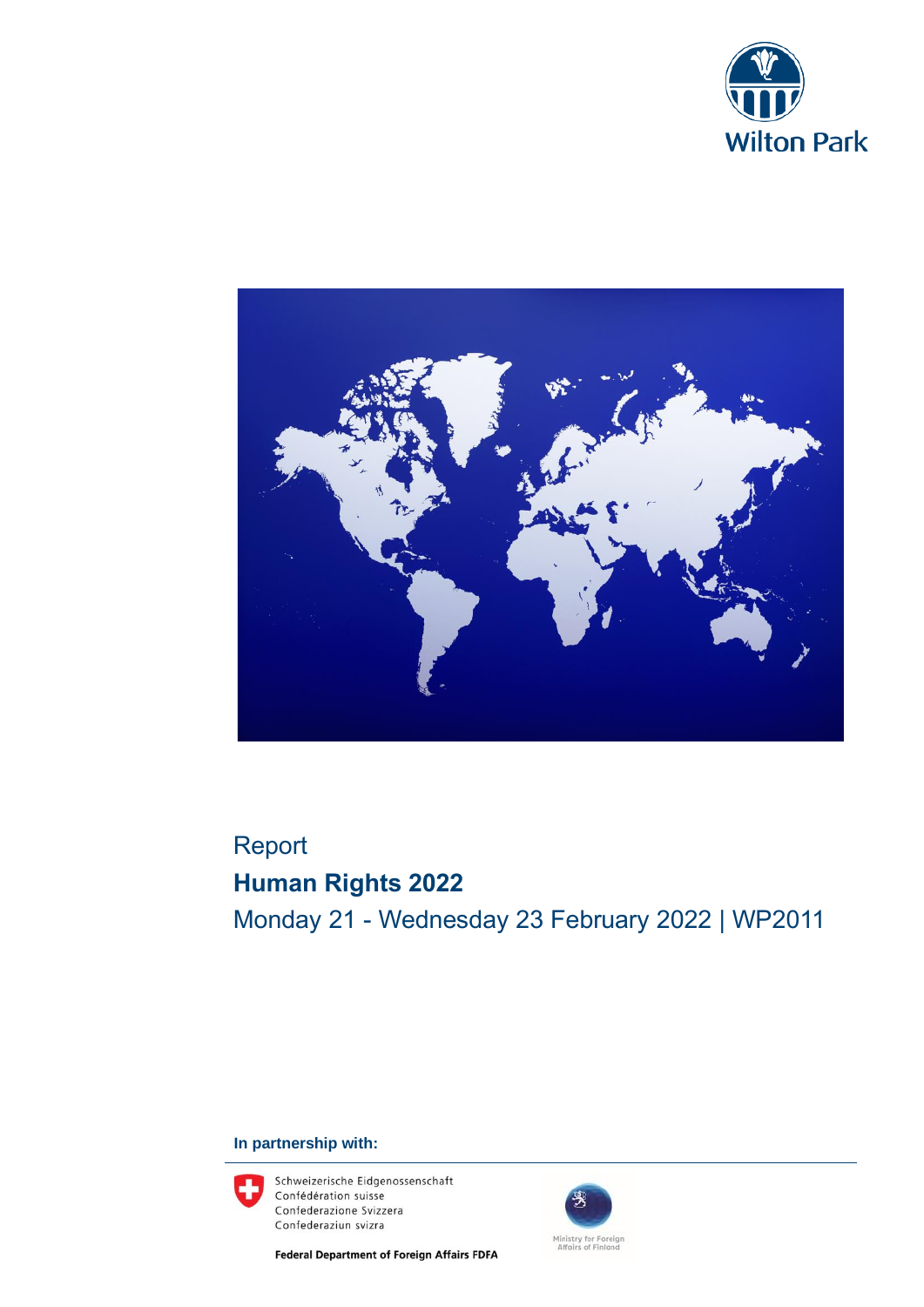

# Report **Human Rights 2022**

### Monday 21 - Wednesday 23 February 2022 | WP2011

#### **In association with the Swiss Federal Department of Foreign Affairs and the Ministry of Foreign Affairs of Finland**

#### **Summary**

There is growing disquiet over the multiple challenges currently confronting the international protection of human rights. Increasing attacks on human rights defenders throughout the world, moves to divert and subvert international human rights mechanisms and a questioning of long-established fundamental human rights norms and principles, have emerged alongside the hurdles raised by new global issues, such as climate change, the environment, information technology and, more recently, vaccine policies. This conference provided a timely opportunity for a major reflection on these various challenges and an exchange of ideas on how best all concerned parties might respond.

This was the first in person human rights conference at Wilton Park for two years, due to the Covid-19 global pandemic. The opportunity to meet in this forum was greatly appreciated, particularly in light of the continuing substantial logistical difficulties. Experts from governments, the United Nations, and other international organisations, as well as national human rights institutions, human rights defenders and representatives of the business community, came together to identify and analyse the key challenges, explore solutions and identify ways to recommit to fight to retain hard-won progress.

The meeting took place at a time when tensions were rising on the borders of Ukraine, and there was much concern regarding the human rights implications of the imminent conflict and the impacts on the people of Ukraine.

#### **Key points**

- In order to counter the current attacks on human rights, stronger and broader strategic alliances need to be formed involving all stakeholders – governments, civil society, business, media, faith communities – sharing the responsibility, striving for greater human rights protection and speaking out against unfounded counter-narratives.
- After many years of discussions on the issue, the UN human rights machinery is now in urgent need of reform to render it more effective and accountable and retain the trust of rights holders.
- Shrinking civil space across the world calls for reflection by all concerned on how to regain agency at this difficult moment. Human rights discussions need to be more inclusive.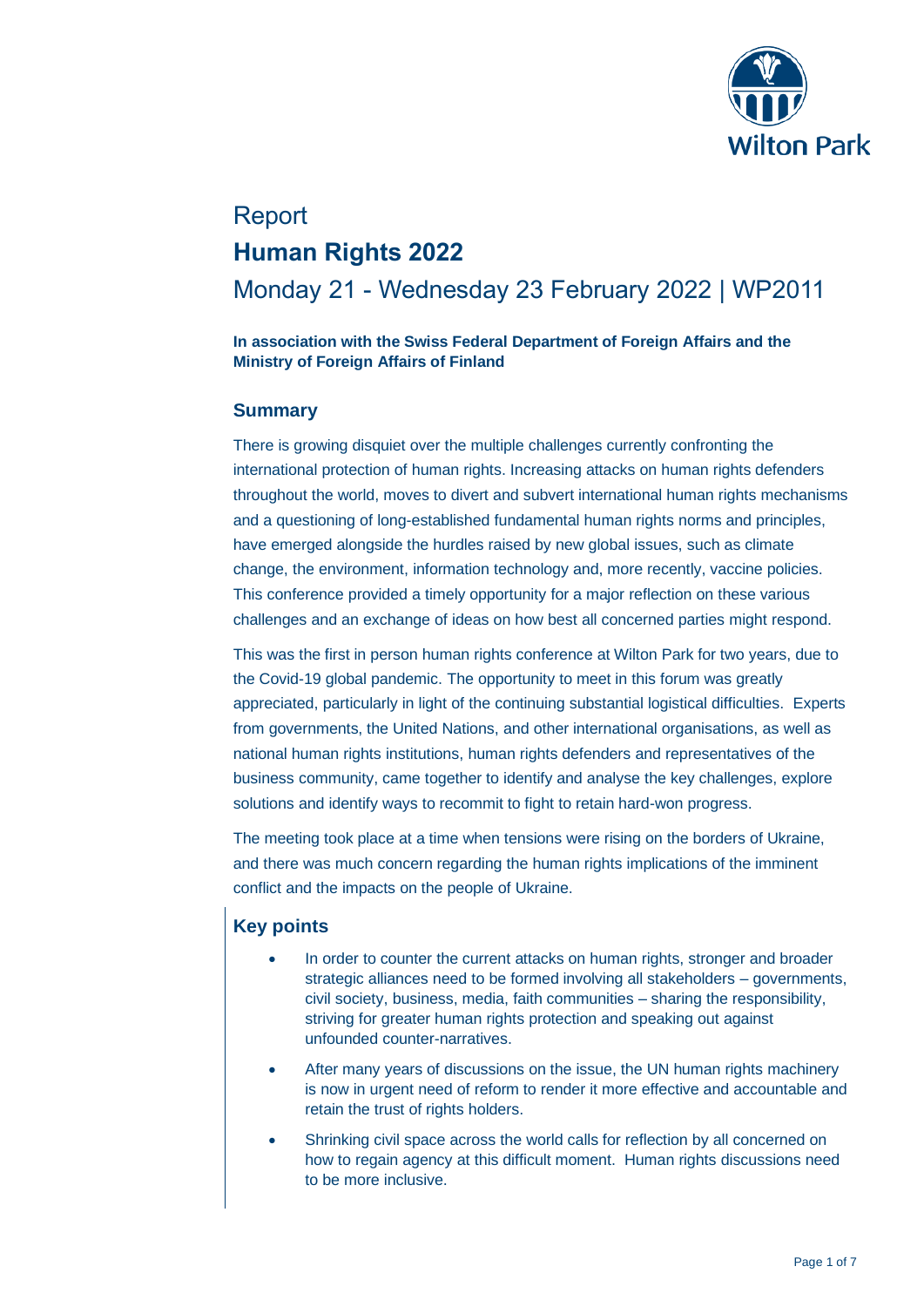- Much remains to be done on many levels to improve understanding of human rights throughout the world and their portrayal to the public – through schools, media, national human rights institutions, politicians and faith leaders, inter alia.
- Energy should be put into producing and communicating evidence of the positive results that human rights efforts can generate for all individuals. National human rights institutions, governments and NGOs, faith leaders, people in business and people in sport should take all opportunities to convey positive messages, reaching different audiences and dispelling notions of elitism.
- The impact of global economic dependencies on respect for human rights civil, political, economic, social and cultural - calls for a range of legal and political strategies to be pursued and for much continuing discussion.
- Renewed consideration needs to be given to how best to address the relationship between human rights and development.
- A vast range of issues relating to human rights and information technology now require attention from States, human rights and technology experts.

#### **Some of the key challenges identified**

- 1. In recent years, discussions on human rights within international bodies have become more difficult and participants' positions increasingly polarized. More time seems to be spent defending basic human rights language and concepts than strengthening human rights protection and addressing new challenges. Pro-human rights alliances among States and between States and all who defend human rights are not sufficiently strong to counter this difficult environment. In consequence, little more than minimal results can currently be achieved.
- 2. There can often be substantial gaps between words spoken in international fora and actions taken at the national level. Such a disparity is not only wrong in itself, it moreover damages credibility and provides ammunition to opponents of human rights.
- 3. The international institutions and mechanisms to protect human rights are weak and under-resourced. Their effectiveness and accountability are increasingly being questioned by some of those working on the ground and those most directly affected.
- 4. Civil space continues to shrink throughout the globe. Local voices are not sufficiently heard. New tactics, including funding freezes, are used to silence human rights defenders. Many great advances in the field of human rights began with NGOs and threats to them must be afforded immediate and serious attention.
- 5. The wider public does not appear to have the same faith in human rights as it once had. Too many countries have been witnessing public support for a rolling back of rights.
- 6. Several what were once democratic governments have become increasingly autocratic. Trust between people and their leaders has been eroding. On the international stage the issue of State sovereignty is used more often to counter multilateralism.In many cases, there has been a strong power shift from governments to corporations. States are prioritising economic interests over human rights. Trade relations and economic dependence can all too often be used to have a negative impact on the protection of human rights. Greed can be seen to win over public interest, allowing individuals to accumulate vast capital, natural resources, and data, without any accountability.
- 7. In parallel, the long-held notion that respect for human rights should be at the heart of development has come under sustained attack.

*"More time seems to be spent defending basic human rights language and concepts than strengthening human rights protection and addressing new challenges."* 

*"Civil space continues to shrink throughout the globe."*

*"Trust between people and their leaders has been eroding."*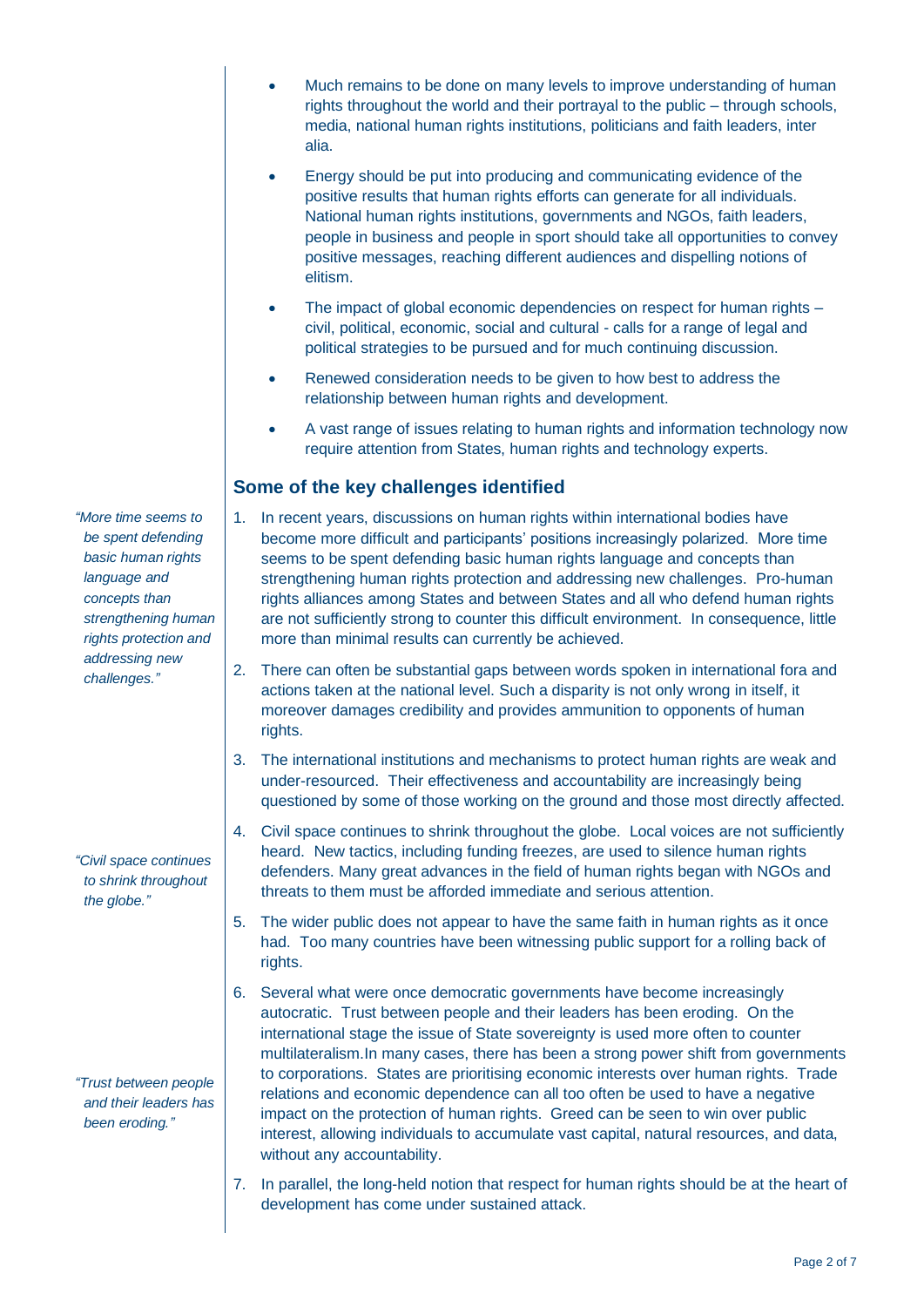- 8. While in many respects greatly facilitating human rights work, new technologies and information networks have also been used to encourage massive violations of human rights, particularly through widescale disinformation campaigns and massive cyberattacks. At the same time, the digital divide has magnified already existing inequalities, disproportionally impacting the poor and elderly. International law has not kept pace, while national governments have tended to shift responsibility on these issues to tech companies.
- 9. Climate change is a major global challenge and a factor in increasing instability, impacting on human rights. However, the Human Rights Council recently demonstrated that it still has the ability to respond to current challenges when it adopted the resolution on the right to a clean, healthy and sustainable environment. The response to climate change, particularly from young people, is also indicative that people can be powerful in raising profile and effecting change.
- 10. The Covid-19 pandemic has served to magnify many of these problems, exacerbated inequalities in and between States, not least in respect of access to vaccines, had a major negative impact on education, and given rise to an increase in gender-based violence and child marriage.

#### **Recommendations for how to respond**

Among the strategies explored for how to counter these negative trends:

- 11. States wishing to strengthen the protection of human rights and prevent the erosion of standards should not settle for lowest common denominator solutions in international fora. NGOs should actively get behind efforts to achieve the best possible outcomes. Unfounded arguments, for example about women's rights and cultural specificities, should not go unchallenged and should be debunked with disproving evidence.
- 12. Within multilateral institutions, more energy should be devoted to building coalitions and forming strategic alliances. Reaching out to encourage "middle ground" countries to join efforts is of critical importance, as evidenced by certain recent examples of cross-regional, issue-specific partnerships. The potential of the G77 and the use of peer pressure should not be overlooked. States should be ready to lend their support to the initiatives of others that might not necessarily be on their own list of priorities. An appropriate division of labour can ensure there are no gaps.
- 13. Building greater strategic alliances will require an added degree of consistency in States' actions, as evidence of their credibility and trustworthiness. Domestic agendas should be more closely aligned with foreign policy. States might lead by example, be self-critical, less arrogant, and accept criticisms from Special Procedures and directly follow up on Universal Periodic Review (UPR) recommendations. Substantive and good faith cooperation of domestic bodies with international human rights mechanisms should be showcased. NGOs for their part could apply themselves to holding States to account in this respect.
- 14. As signalled by the Secretary General in A Call to Action for Human Rights, the United Nations human rights pillar needs significant reform, if it is truly to be "responsible and innovative in confronting human rights challenges."
- 15. While strenuously protecting standards, a reimagining of the human rights system needs to be carried out, with rights holders and victims at the heart of discussions.
- 16. States should first assure appropriate financing of the human rights pillar. Discussions on financing need to be de-politicized and involve human rights experts.
- 17. For the human rights pillar to have its proper place in UN discussions, the Security Council veto should not be allowed to be used to exclude human rights, or be removed.

*"States wishing to strengthen the protection of human rights and prevent the erosion of standards should not settle for lowest common denominator solutions."*

*"Substantive and good faith cooperation of domestic bodies with international human rights mechanisms should be showcased."*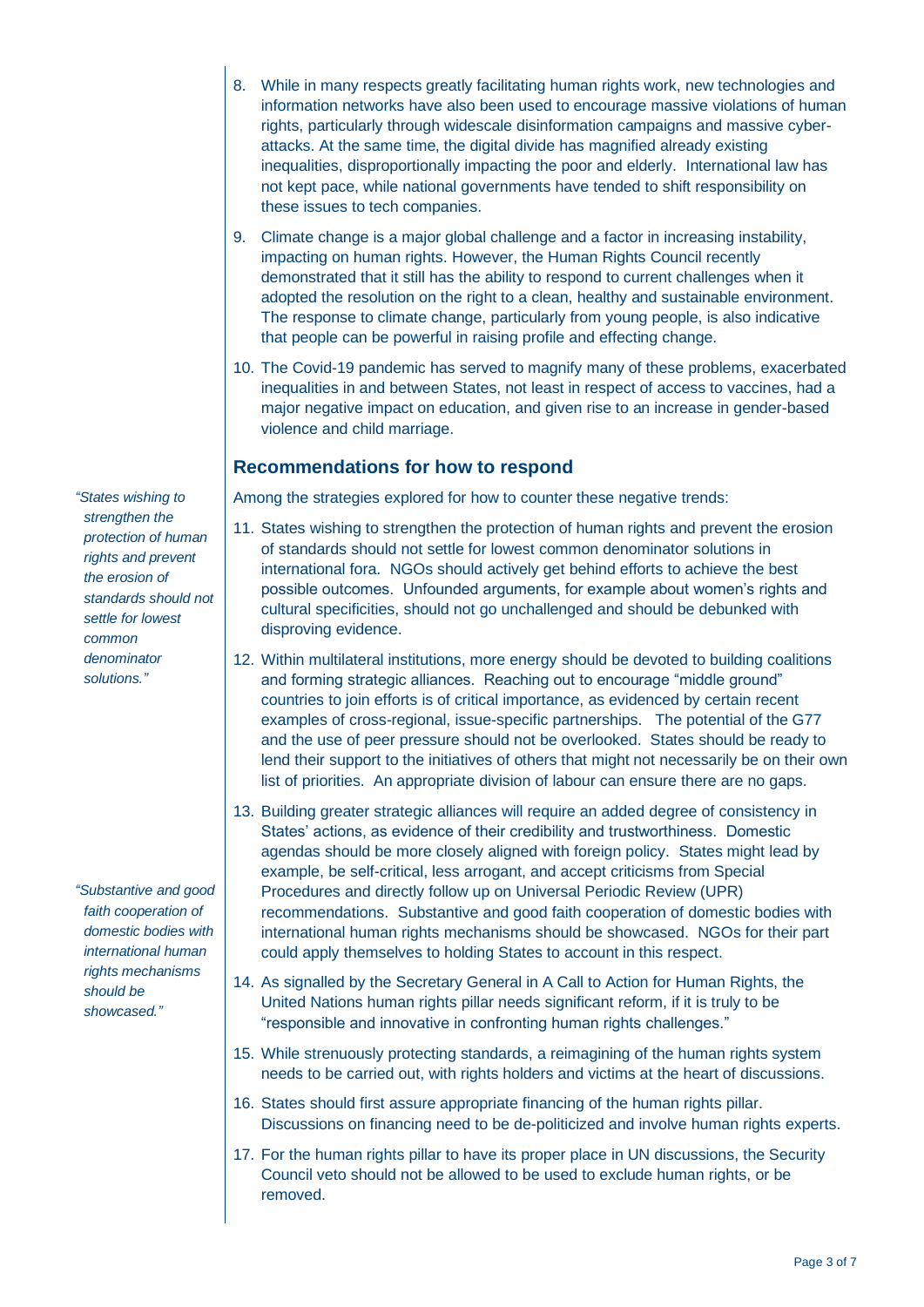*"Non-traditional voices should be encouraged more."*

*"Investment in human rights mechanisms, of both financial and political capital, needs to be increased."*

- 18. The participation of civil society in UN fora should be substantially increased, with NGOs being welcomed as agents who can contribute to setting the agenda. Where NGOs are unable to participate directly in policymaking, restrictions should be eased or NGOs included in national delegations. Non-traditional voices should be encouraged more.
- 19. Specifically in relation to the current human rights machinery:
	- To reinforce the independence of the post, the mandate of the UN High Commissioner for Human Rights could be limited to one term, possibly of six years, without the prospect of further UN appointments. The application and appointment process for the position should be made more transparent. The Office of the High Commissioner for Human Rights should not be politically constrained from publishing sensitive reports.
	- Investment in human rights mechanisms, of both financial and political capital, needs to be increased, ensuring that they are accessible, effective and responsive, as well as representative. To deter selectivity, all UN human rights mandates should be fully funded under the UN regular budget, rather than sponsored by individual States.
	- Criteria for membership of the Human Rights Council should be strengthened. Elections to the Council should be more transparent and genuinely contested, with candidatures discussed openly in New York. More rights-respecting States, including smaller countries, could be encouraged to present themselves for election. Where egregious violations of human rights occur, States might be threatened with exclusion.
	- There is a need to build and encourage a next generation of experts to stand for UN special procedures and human rights treaty bodies, rather than continuing to rely on a relatively small pool of experts.
	- While there are so many Special Procedures mandate holders, there should be more joint initiatives from them, to avoid duplication of efforts.
	- In order to be effective, issues addressed under the UPR should be more finely prioritised and targeted, informed by an understanding of local context.
	- There should be a greater emphasis within the Human Rights Council on prevention of human rights violations in addition to addressing existing situations of concern.
- 20. Despite years of rhetoric, a great deal remains to be done in terms of human rights education and awareness-raising and promoting a better understanding of human rights throughout the world.
	- Energy should be put into producing and communicating evidence that human rights deliver. All who work to defend human rights should strive to make the case for human rights, winning hearts and minds and dispelling notions of elitism.
	- All efforts should be made to enable an independent, pluralistic, investigative media. Misleading statements concerning human rights should always be called out. Initiatives such as NewsGuard, giving the lie to false information, should be actively supported.
	- In addition to national human rights institutions, governments, NGOs, faith leaders and businesses alike should take all opportunities for public human rights diplomacy at the national level.
	- Consideration should be given to the launch of a global human rights awareness campaign. This might usefully focus on progress on human rights and good practices, with positive stories and narratives.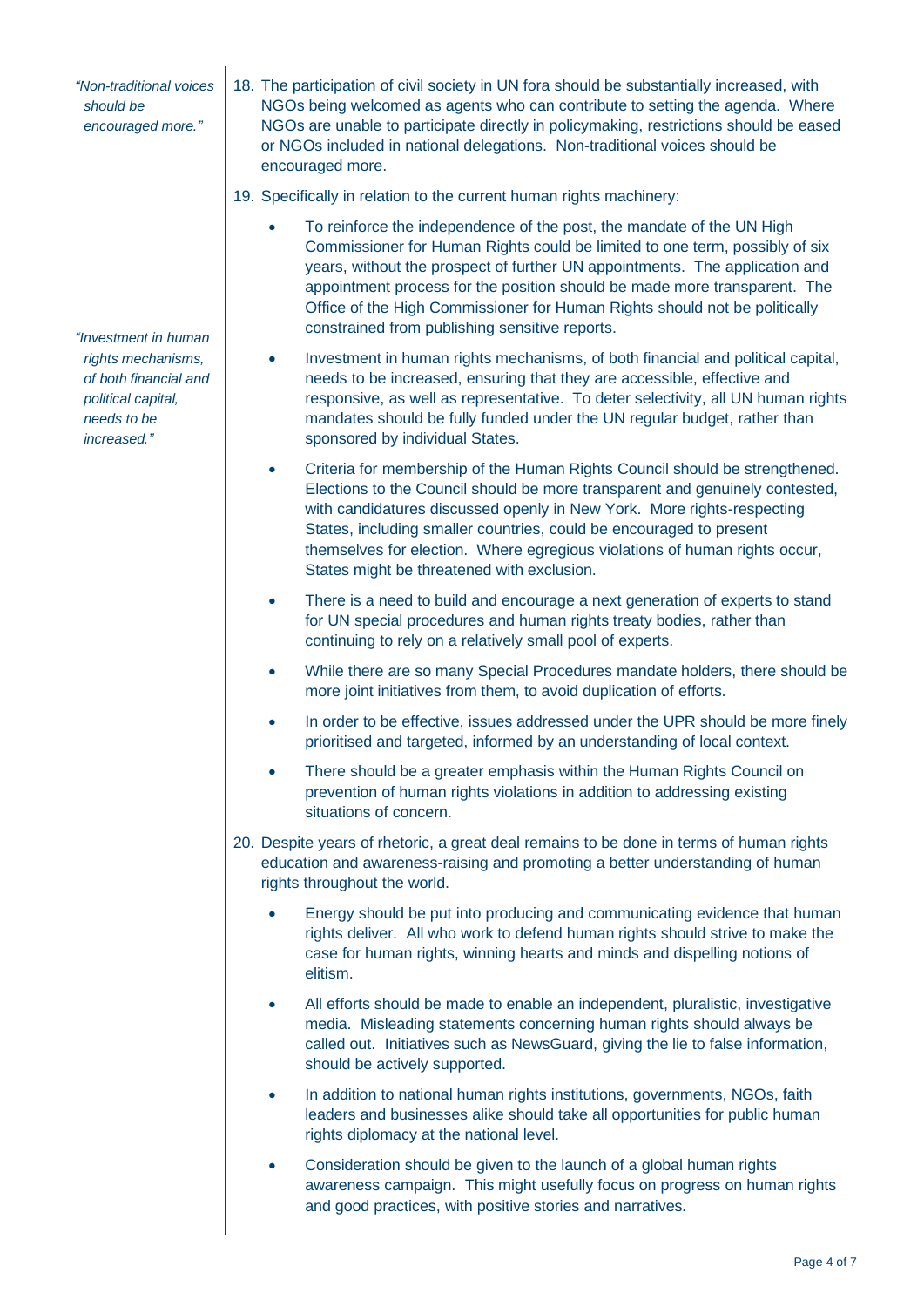- States should ensure that the subject of human rights is on school curricula, as an essential element in building the next generation.
- Better use can and should be made of youth councils, for example, and introducing the voices of young people in human-rights related initiatives.
- 21. Defence of human rights needs to have the backing of a much broader community a "bigger tent" - in which States and non-State actors can join.
	- States should give stronger support to civil society and take seriously any reprisals against human rights groups, in particular ensuring in practice that trade, investment, development and military and security cooperation do not negatively impact human rights defenders.
	- International human rights NGOs should support and give voice to smaller, national and local NGOs, acting in genuine partnership with them.
	- As work throughout the pandemic has shown, participation in discussions by even the most remote groups can be relatively easily facilitated through virtual meetings, serving to democratise discussions.
	- Human rights NGOs need core funding. An ISO standard might be created for the donor/donee relationship to ensure more predictability for NGOs so that less of their time is spent on funding applications.
	- States should give more serious consideration to and participate more actively in the work of the ECOSOC Committee on NGOs, which controls accreditation within the UN system.
	- There needs to be increasing cross-fertilization and strategizing with and between the United Nations' implementing agencies, such as UNDP, ILO and others.
	- The International Financial Institutions need to be brought back into the discussions on human rights.
	- National human rights institutions can be a significant part of solutions; better use can and should be made of them, including as a bridge between governments and civil society.
	- The visibility of regional human rights institutions needs to be bolstered.
	- The critical role of journalists, trade unionists and faith communities need to be recognised and their voices heard in discussions concerning the defence of human rights.
	- More work in relation to the promotion of human rights needs to be undertaken with and within municipalities/local authorities, who are often closest to the people.
- 22. The impact of global economic dependencies on respect for human rights is of growing concern and was suggested as the topic for a future conference. In the meantime:
	- Corporate law needs to be reformed to show that there is a cost for noncompliance with human rights. Data/empirical evidence needs to be gathered as to the benefits to be accrued from respecting human rights.
	- Investors should use their power to promote positive change, as well as corporate compliance with human rights standards.
	- More governments need to engage with the work on the legally binding treaty to regulate in international law the activities of transnational corporations and other business enterprises, and stronger strategic alliances forged to conclude the instrument.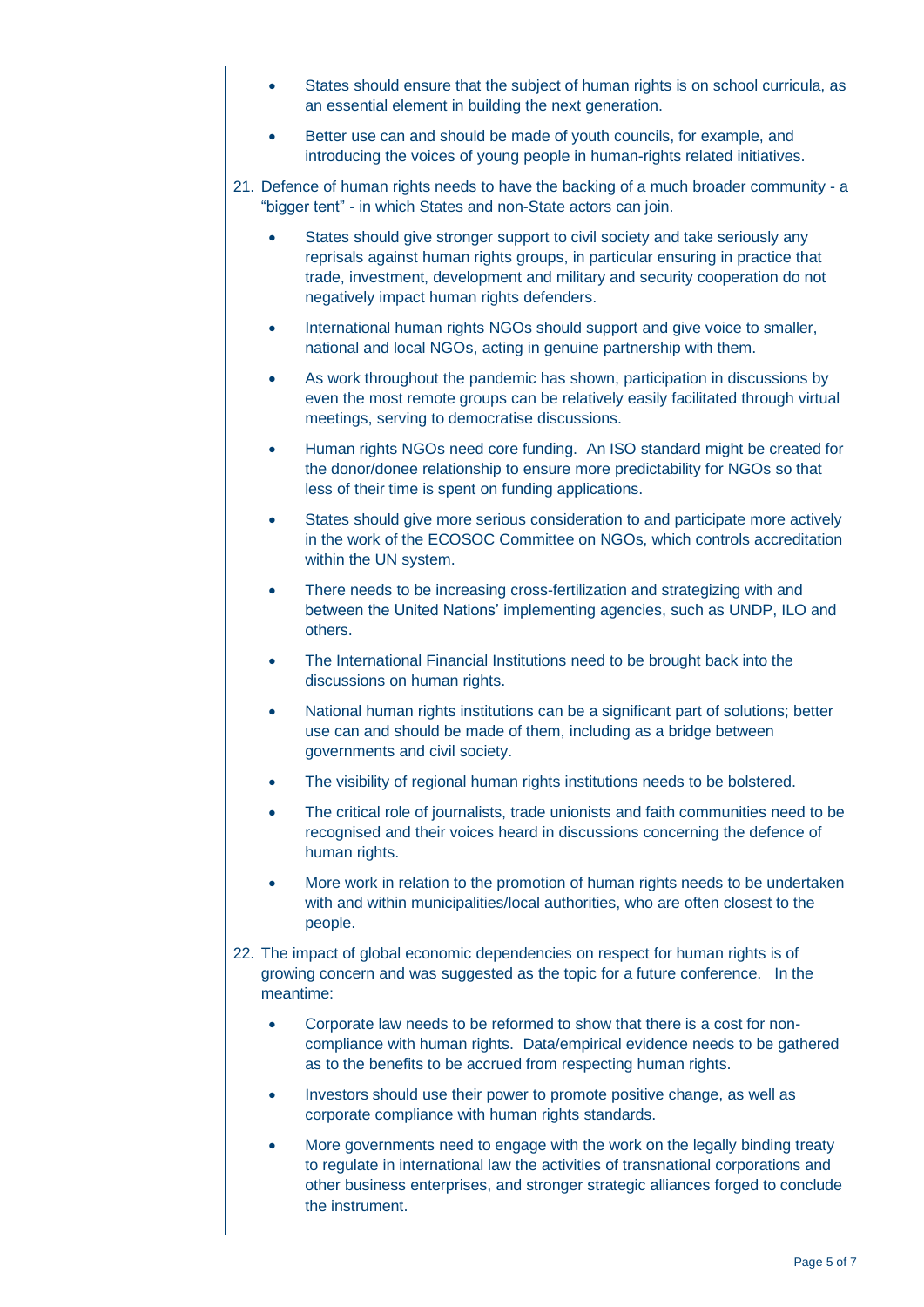- Consideration should be given to human rights campaigns targeted for business.
- A levy could be imposed on companies operating in countries outside their home base, to be used to fund civil society organisations in those countries.
- Debt relief strategies should address human rights concerns.
- Binding arbitration models, which have met with success in, for example, the field of sport, could be developed to be applied in human rights cases.
- Greater consideration should be given to legislation similar to the Magnitsky Acts.
- 23. Further thought needs to be given, once again, on how best to address the relationship between human rights and development. Among key aspects:
	- Development models that do not enjoy a human rights-based approach need to be challenged.
	- Greater importance should be attached to adherence to the International Covenant on Economic, Social and Cultural Rights. NGOs and national human rights institutions have a critical role to play in tracking and following up on national implementation of the Covenant.
	- Social advances need to be presented as delivering on human rights commitments.
	- States can usefully link development aid to UPR compliance.
- 24. A vast range of issues that have emerged relating to human rights and information technology remain to be appropriately addressed in discussions between States, human rights, and technology experts. In the immediate future, recommendations include:
	- Rights holders should be empowered on an equal basis with accessibility to technology.
	- States should use their power to counter disinformation.
	- Overprotective defamation laws should be removed.
	- Technology companies should be more open to complaints and communications in the languages of the countries in which they operate.
	- Cyber-crime free zones could be created as a humanitarian law standard.
	- States should impose regulations in respect of the use of algorithms, which should always be wholly transparent.
	- A human rights and technology forum should be created at the UN.
	- Corporate power and digital technologies should be appropriately regulated, through mandatory human rights due diligence laws at the regional and national levels.

#### **Maggie Nicholson**

Wilton Park | April 2022

Wilton Park reports are intended to be brief summaries of the main points and conclusions of an event. Reports reflect rapporteurs' accounts of the proceedings and do not necessarily reflect the views of the rapporteur. Wilton Park reports and any recommendations contained therein are for participants and are not a statement of policy for Wilton Park, the Foreign, Commonwealth and Development Office (FCDO) or Her Majesty's Government, nor by Switzerland and Finland, the sponsors of this event.